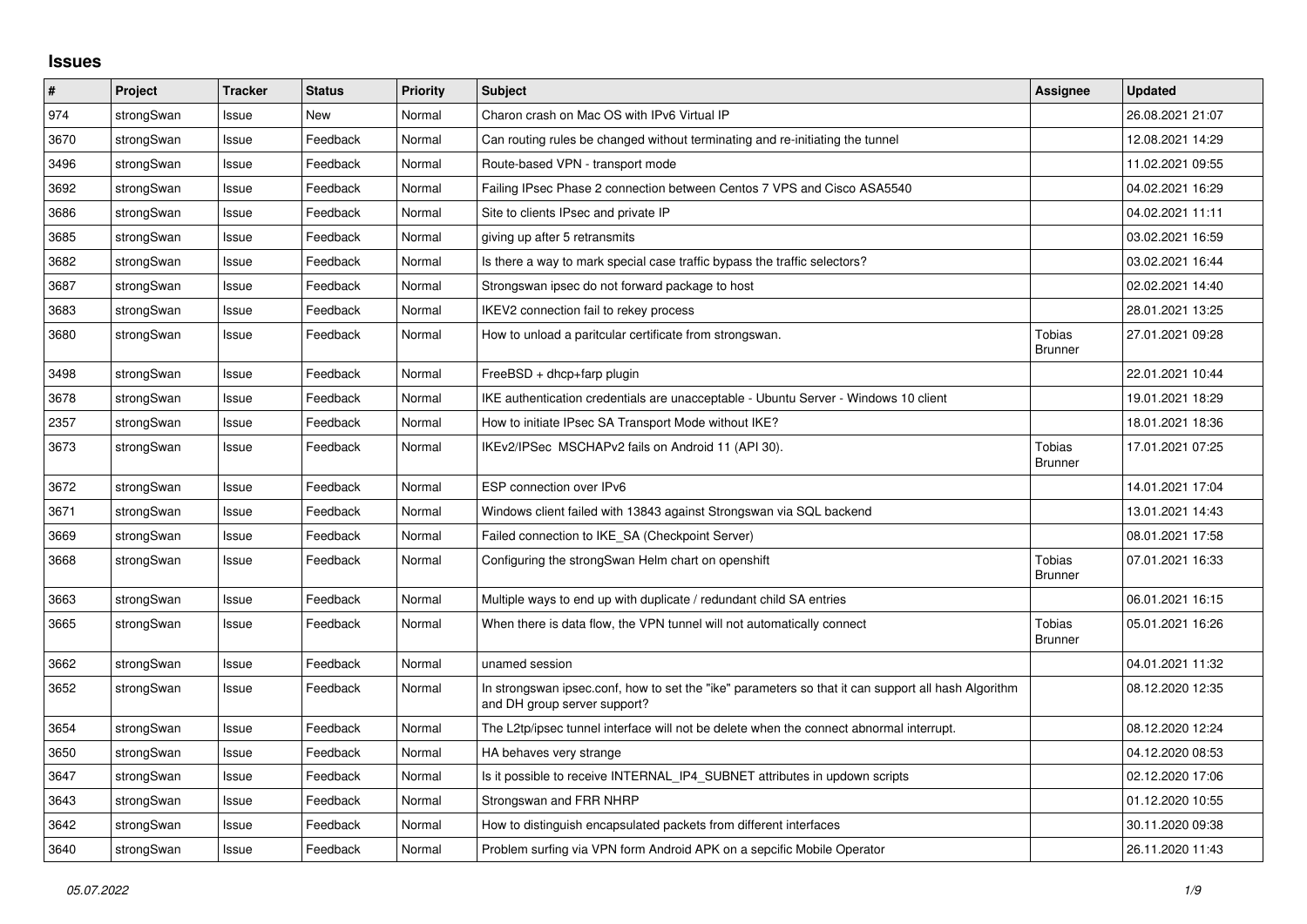| $\pmb{\#}$ | Project    | <b>Tracker</b> | <b>Status</b> | <b>Priority</b> | <b>Subject</b>                                                                                               | <b>Assignee</b>                 | <b>Updated</b>   |
|------------|------------|----------------|---------------|-----------------|--------------------------------------------------------------------------------------------------------------|---------------------------------|------------------|
| 3636       | strongSwan | Issue          | Feedback      | Normal          | Tor behind VPN                                                                                               | Tobias<br><b>Brunner</b>        | 23.11.2020 14:09 |
| 3630       | strongSwan | Issue          | Feedback      | Normal          | The certificate is loaded but not used.                                                                      |                                 | 18.11.2020 10:29 |
| 3628       | strongSwan | Issue          | Feedback      | Normal          | Constant `retransmit` while establishing CHILD SA                                                            |                                 | 16.11.2020 10:14 |
| 3629       | strongSwan | Issue          | Feedback      | Normal          | IPSec enc only on specific dport/proto                                                                       |                                 | 16.11.2020 10:04 |
| 3620       | strongSwan | Issue          | Feedback      | Normal          | L2TP/IPSEC ipsec.conf setting                                                                                | <b>Tobias</b><br><b>Brunner</b> | 12.11.2020 10:14 |
| 3626       | strongSwan | Issue          | Feedback      | Low             | "Always On VPN" not available in Fire TV 4k                                                                  | <b>Tobias</b><br><b>Brunner</b> | 11.11.2020 12:41 |
| 3625       | strongSwan | Issue          | Feedback      | Normal          | Always on VPN when the client is on the same LAN as the VPN server                                           |                                 | 10.11.2020 18:45 |
| 3618       | strongSwan | Issue          | Feedback      | Normal          | Use side-band to configure strongswan's                                                                      |                                 | 09.11.2020 10:38 |
| 3616       | strongSwan | Issue          | Feedback      | Normal          | With Strongswan 5.7.2, unique=never not allowing multiple clients to establish tunnels with same<br>identity |                                 | 05.11.2020 12:32 |
| 3617       | strongSwan | Issue          | Feedback      | Normal          | full-offload swanctl.conf                                                                                    |                                 | 03.11.2020 17:24 |
| 3614       | strongSwan | Issue          | Feedback      | Normal          | Certificate renewal for about to expire certificates                                                         |                                 | 30.10.2020 13:30 |
| 3613       | strongSwan | Issue          | Feedback      | Low             | Load-test jobs scheduled after tunnels are terminated                                                        |                                 | 28.10.2020 12:06 |
| 3607       | strongSwan | Issue          | Feedback      | Normal          | statusall option reports transport established two or three times per IP at start-up                         |                                 | 27.10.2020 16:48 |
| 3611       | strongSwan | Issue          | Feedback      | Normal          | Unable to Send Traffic Using NAT on EC2 Instance                                                             |                                 | 27.10.2020 16:35 |
| 3610       | strongSwan | Issue          | Feedback      | Normal          | farp plugin conflicts with DHCP service                                                                      |                                 | 26.10.2020 18:06 |
| 3606       | strongSwan | Issue          | Feedback      | Normal          | Using ipsec tunnel from "foreign" subnet                                                                     | Noel Kuntze                     | 26.10.2020 12:23 |
| 3609       | strongSwan | Issue          | Feedback      | Normal          | Potential DNS server IP address conflicts                                                                    |                                 | 26.10.2020 11:12 |
| 3597       | strongSwan | Issue          | Feedback      | Normal          | IPSec Client on CentOS 8 - Can't connect using ShrewSoft VPN config file                                     |                                 | 21.10.2020 16:38 |
| 3604       | strongSwan | Issue          | Feedback      | Normal          | Email Notification on down status                                                                            |                                 | 21.10.2020 10:54 |
| 3596       | strongSwan | Issue          | Feedback      | Normal          | no issuer certificate found for                                                                              |                                 | 21.10.2020 03:27 |
| 3603       | strongSwan | Issue          | Feedback      | Normal          | dns issue in config mode                                                                                     |                                 | 20.10.2020 11:50 |
| 3592       | strongSwan | Issue          | Feedback      | Normal          | Tunnel reported as established but log show "found encrypted payload, but no transform set"                  |                                 | 20.10.2020 10:37 |
| 3598       | strongSwan | Issue          | Feedback      | Normal          | swanctl on Windows: Support aborting execution                                                               |                                 | 19.10.2020 15:01 |
| 3594       | strongSwan | Issue          | Feedback      | Normal          | How to see the traffic at ESP in UDP SPIs and forwarding rule                                                | Tobias<br>Brunner               | 15.10.2020 13:57 |
| 3593       | strongSwan | Issue          | Feedback      | Normal          | Need variable tracking make_before_break state into updown scripts                                           |                                 | 13.10.2020 09:59 |
| 3588       | strongSwan | Issue          | Feedback      | Normal          | VPN setup over 4G                                                                                            |                                 | 08.10.2020 14:13 |
| 3573       | strongSwan | Issue          | Feedback      | Normal          | ike2 and transit traffic                                                                                     |                                 | 05.10.2020 10:55 |
| 3580       | strongSwan | Issue          | Feedback      | Normal          | encapsulation and packets not routing into tunnel problems                                                   |                                 | 02.10.2020 10:03 |
| 3584       | strongSwan | Issue          | Feedback      | Normal          | Separate ipsec.conf file per conn and separate ipsec.secrets file per conn                                   | Tobias<br><b>Brunner</b>        | 30.09.2020 17:06 |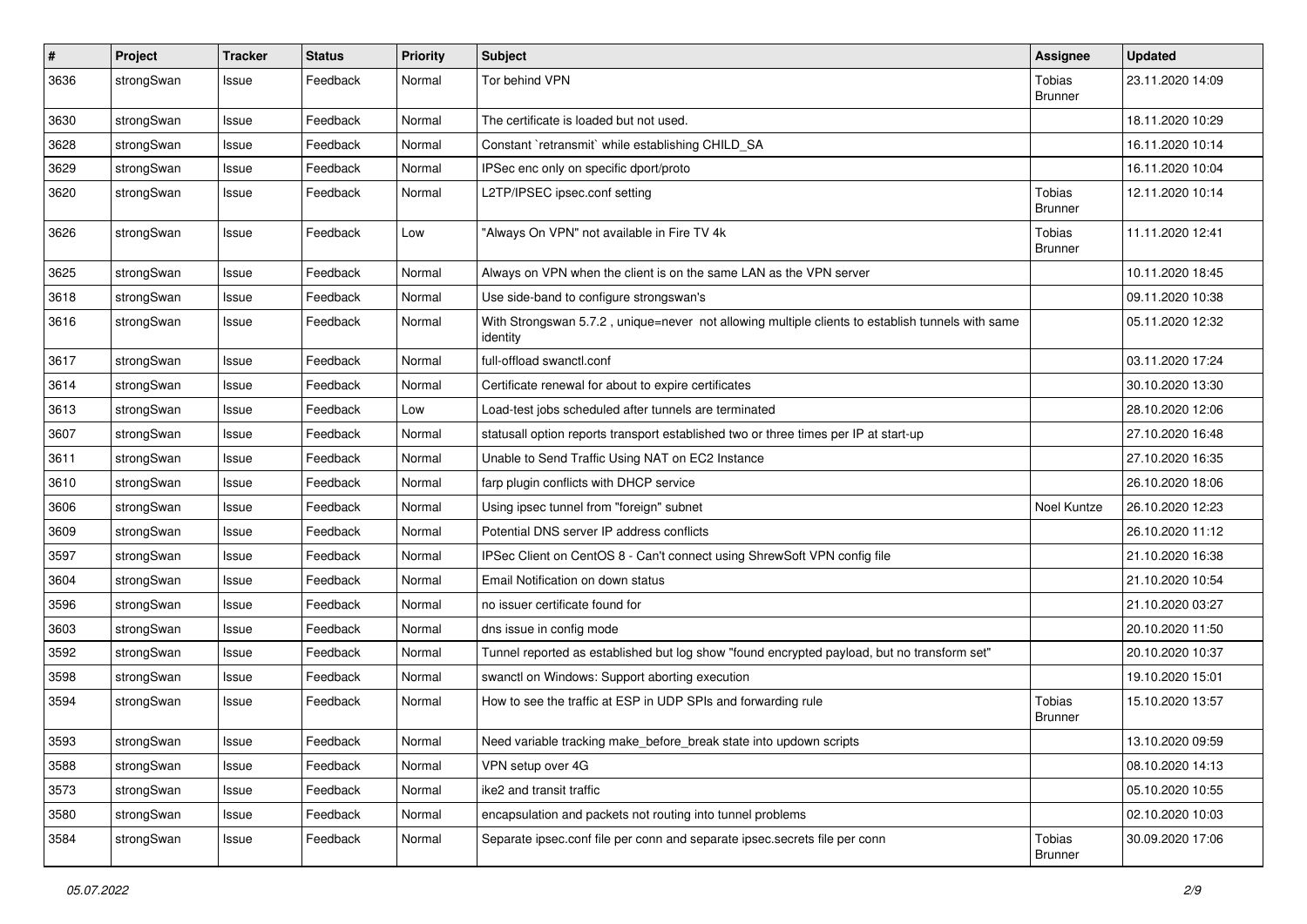| $\pmb{\#}$ | Project    | <b>Tracker</b> | <b>Status</b> | <b>Priority</b> | <b>Subject</b>                                                                          | Assignee                        | <b>Updated</b>   |
|------------|------------|----------------|---------------|-----------------|-----------------------------------------------------------------------------------------|---------------------------------|------------------|
| 3577       | strongSwan | Issue          | Feedback      | Normal          | StrongSwan Connection adding and deleting over network.                                 |                                 | 28.09.2020 15:13 |
| 3578       | strongSwan | Issue          | Feedback      | Normal          | ipsec connection to FortiClient VPN                                                     |                                 | 28.09.2020 15:08 |
| 3576       | strongSwan | Issue          | Feedback      | Normal          | strongswan on openwrt virtual ip inside ipsec tunnel                                    |                                 | 25.09.2020 17:01 |
| 3575       | strongSwan | Issue          | Feedback      | Normal          | Tunnel of IPv6 Over IPv4 not accespting Jumbo Packets                                   |                                 | 23.09.2020 16:44 |
| 3568       | strongSwan | Issue          | Feedback      | Normal          | vpn connection is unstable                                                              |                                 | 23.09.2020 16:28 |
| 3566       | strongSwan | Issue          | Feedback      | Normal          | Number of simultaneous connections limited to 1000 in a cluster                         |                                 | 18.09.2020 09:46 |
| 3565       | strongSwan | Issue          | Feedback      | Normal          | Filtering out logs or plugin in to do so                                                |                                 | 16.09.2020 11:45 |
| 3564       | strongSwan | Issue          | Feedback      | Normal          | Out of order packets are generated if strong swan is running on multiple cores          |                                 | 16.09.2020 10:01 |
| 3561       | strongSwan | Issue          | Feedback      | Normal          | Azure P2S VPN Linux connection error                                                    |                                 | 15.09.2020 12:22 |
| 3560       | strongSwan | Issue          | Feedback      | Normal          | PSK tunnel working - Cert fails with fragmention errors                                 | <b>Tobias</b><br><b>Brunner</b> | 11.09.2020 14:15 |
| 3558       | strongSwan | Issue          | Feedback      | Normal          | deleting half open IKE_SA with x.x.x.x after timeout with iOS device                    |                                 | 05.09.2020 21:23 |
| 3536       | strongSwan | Issue          | Feedback      | Normal          | When Create multiple tunnels restart ipsec service will establish fail.                 |                                 | 03.09.2020 13:58 |
| 3537       | strongSwan | Issue          | Feedback      | Normal          | IPv6 Packets are not transferred from server to client through IPSec using RPC protocol |                                 | 01.09.2020 12:50 |
| 3552       | strongSwan | Issue          | Feedback      | Normal          | Internet disconnects after once VPN is established                                      |                                 | 30.08.2020 05:35 |
| 3545       | strongSwan | Issue          | New           | Normal          | Configuration model for multiple-VRF tunnel endpoints                                   |                                 | 18.08.2020 13:50 |
| 3291       | strongSwan | Issue          | Feedback      | Normal          | IPSec IKEv2 Client to VPN service 2                                                     | Tobias<br><b>Brunner</b>        | 16.08.2020 12:58 |
| 3534       | strongSwan | Issue          | New           | Urgent          | use of strongswan, ipvlan L2 and kernel ipsec                                           |                                 | 04.08.2020 20:59 |
| 3392       | strongSwan | Issue          | Feedback      | Normal          | mark=%unique and no Internet-connection with VPN                                        |                                 | 31.07.2020 15:26 |
| 3524       | strongSwan | Issue          | <b>New</b>    | Urgent          | Routing public IP addresses thru the VPN tunnel (Peer is Cisco ISR)                     |                                 | 24.07.2020 03:15 |
| 3490       | strongSwan | Issue          | Feedback      | Normal          | Selecting incorrect auth mode for IKEv1                                                 |                                 | 21.07.2020 21:26 |
| 3516       | strongSwan | Issue          | Feedback      | Normal          | Close IKE_SA after expiry without rekey/reauth                                          |                                 | 20.07.2020 19:32 |
| 2701       | strongSwan | Issue          | New           | Normal          | Low bandwidth when Iperfing data thorugh IPSEC tunnel                                   |                                 | 07.07.2020 13:38 |
| 3499       | strongSwan | Issue          | Feedback      | Normal          | ISAKMP Signature hash algorithm / EAP-TLS Authentification                              |                                 | 30.06.2020 10:40 |
| 3500       | strongSwan | Issue          | Feedback      | Normal          | swanctl --list-cert not listing all certs                                               |                                 | 29.06.2020 15:25 |
| 3442       | strongSwan | Issue          | Feedback      | Normal          | Apply policy based on network interface in transport mode                               |                                 | 13.05.2020 10:53 |
| 2160       | strongSwan | Issue          | Feedback      | Normal          | support for opportunistic encryption                                                    |                                 | 06.05.2020 10:32 |
| 3400       | strongSwan | Issue          | Feedback      | Normal          | Windows 10 IKEv2 rekeying fails                                                         |                                 | 16.04.2020 17:08 |
| 3403       | strongSwan | Issue          | Feedback      | Normal          | IKEv2 natd false detection                                                              |                                 | 09.04.2020 14:19 |
| 3389       | strongSwan | Issue          | Feedback      | Normal          | Child SAs not getting created after rekeying                                            |                                 | 30.03.2020 15:45 |
| 817        | strongSwan | Issue          | Feedback      | Normal          | IKEv2 IPv6 Router Advertisement                                                         |                                 | 27.03.2020 17:14 |
| 3377       | strongSwan | Issue          | Feedback      | Normal          | Interface ID not configured during HA synchronization                                   |                                 | 18.03.2020 10:15 |
| 3366       | strongSwan | Issue          | Feedback      | Normal          | Uninstall "any" trap policy if start_action=trap with virtual IPs is used               |                                 | 13.03.2020 14:57 |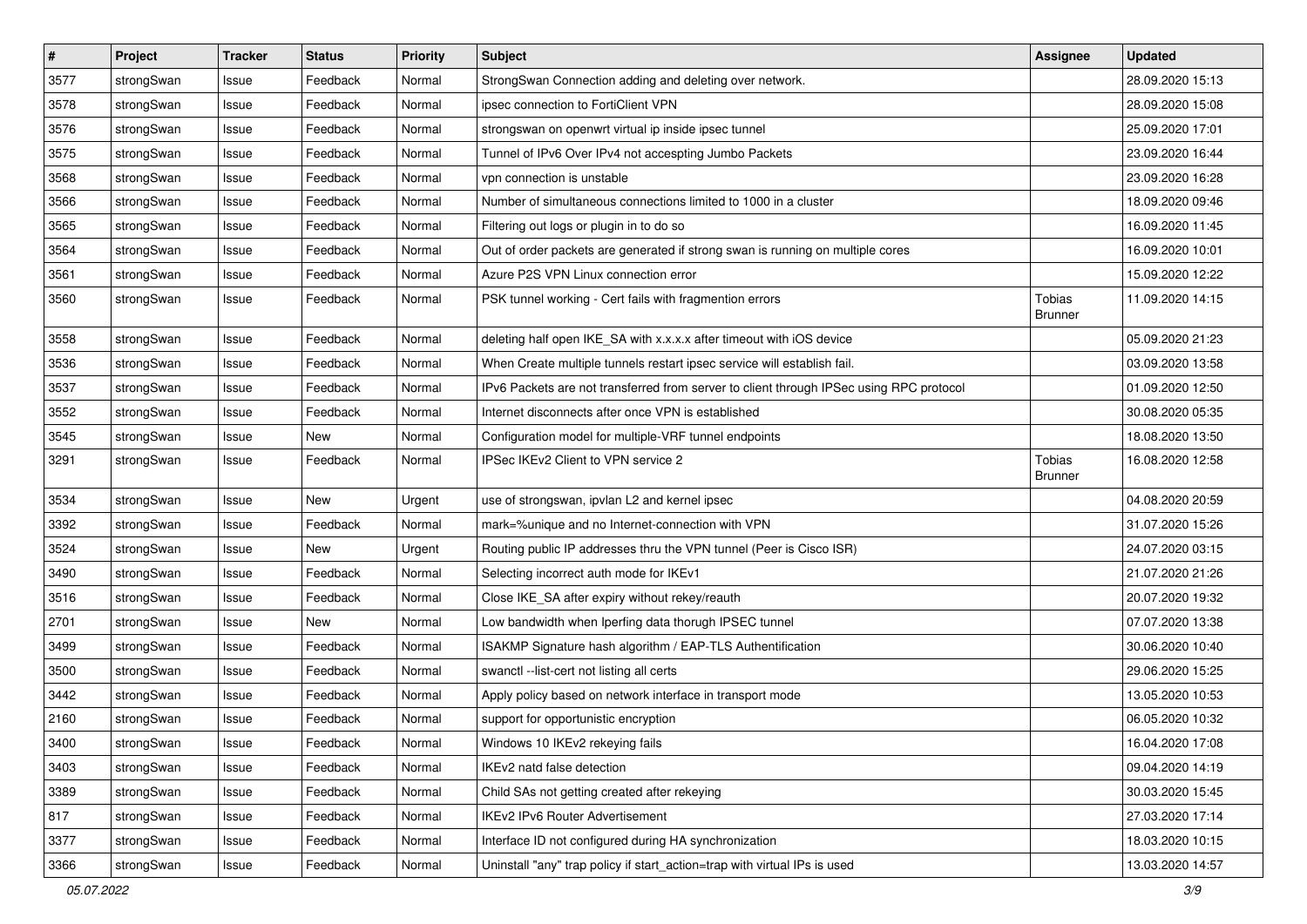| $\pmb{\#}$ | Project    | <b>Tracker</b> | <b>Status</b> | <b>Priority</b> | <b>Subject</b>                                                                                              | Assignee | <b>Updated</b>   |
|------------|------------|----------------|---------------|-----------------|-------------------------------------------------------------------------------------------------------------|----------|------------------|
| 3342       | strongSwan | Issue          | Feedback      | Normal          | Certain fields in Storngswan on Firestick4K are not editable                                                |          | 20.02.2020 09:36 |
| 3326       | strongSwan | Issue          | New           | Normal          | update custom routing table (table 220 by default) with new routes if new networks and routes<br>appear     |          | 10.02.2020 12:01 |
| 3307       | strongSwan | Issue          | Feedback      | Normal          | Probable non compliance with RFC 7296 wrt traffic selector narrowing?                                       |          | 14.01.2020 16:19 |
| 3304       | strongSwan | Issue          | Feedback      | Normal          | Found unsupported critical X.509 extension: X509v3 Name Constraints                                         |          | 13.01.2020 14:50 |
| 3298       | strongSwan | Issue          | New           | Normal          | strategies to improve strongswan performance per single SA                                                  |          | 23.12.2019 14:05 |
| 3282       | strongSwan | Issue          | Feedback      | Normal          | Android VPN client keeps retrying in airplane mode                                                          |          | 29.11.2019 16:06 |
| 3268       | strongSwan | Issue          | Feedback      | Normal          | Traffic disruption -- policy-based VPN to AWS VPN service                                                   |          | 15.11.2019 16:53 |
| 3254       | strongSwan | lssue          | Feedback      | Normal          | Log level in android level                                                                                  |          | 08.11.2019 08:36 |
| 3159       | strongSwan | Issue          | <b>New</b>    | High            | backup ipsec tunnels                                                                                        |          | 26.08.2019 14:28 |
| 3151       | strongSwan | Issue          | Feedback      | Normal          | Forecast stops forwarding multicast                                                                         |          | 26.08.2019 14:06 |
| 3154       | strongSwan | Issue          | Feedback      | Normal          | signature validation failed only with sha2                                                                  |          | 20.08.2019 11:51 |
| 3122       | strongSwan | Issue          | Feedback      | Normal          | Strongswan software iterupts                                                                                |          | 18.07.2019 02:27 |
| 3097       | strongSwan | Issue          | Feedback      | Normal          | charon restart behaviour                                                                                    |          | 24.06.2019 16:09 |
| 3072       | strongSwan | Issue          | Feedback      | Normal          | Windows 10: setting WFP SA SPI fails with error 0x80320014                                                  |          | 29.05.2019 14:34 |
| 2750       | strongSwan | Issue          | Feedback      | Normal          | setting WFP SA SPI failed: 0x80320035                                                                       |          | 27.05.2019 11:59 |
| 3041       | strongSwan | Issue          | Feedback      | Low             | fail2ban or equivalent                                                                                      |          | 06.05.2019 09:07 |
| 2966       | strongSwan | lssue          | Feedback      | Normal          | Problems with large amount of subnets in leftsubnet configuration                                           |          | 02.04.2019 10:35 |
| 2964       | strongSwan | Issue          | Feedback      | Normal          | Route to IKE Gateway Fails to Update Under Particular Configuration                                         |          | 13.03.2019 10:38 |
| 2958       | strongSwan | Issue          | Feedback      | Normal          | Trap policies with unspecified remote IP covering multiple specific ports constantly produce new<br>IKE_SAs |          | 11.03.2019 15:03 |
| 2870       | strongSwan | lssue          | Feedback      | Normal          | DNS resolution outside of tunnel if DNS server is in remote TS                                              |          | 22.01.2019 11:06 |
| 2400       | strongSwan | Issue          | Feedback      | Normal          | Is DPD supposed to detect dead tunnel, or dead IKE instance                                                 |          | 11.01.2019 22:53 |
| 2835       | strongSwan | Issue          | Feedback      | Normal          | Rekeyed SA can't be deleted in standby node                                                                 |          | 19.12.2018 02:52 |
| 2816       | strongSwan | Issue          | Feedback      | Normal          | order of DNS entries is reversed in /etc/resolv.conf                                                        |          | 06.11.2018 10:41 |
| 2726       | strongSwan | lssue          | Feedback      | Normal          | Strongswan selects wrong source IP                                                                          |          | 23.08.2018 13:38 |
| 2621       | strongSwan | Issue          | Feedback      | Normal          | Android: VPN connection stops working, strongSwan shows Connected                                           |          | 06.07.2018 13:06 |
| 2698       | strongSwan | Issue          | Feedback      | Low             | DSCP and kernel-libipsec                                                                                    |          | 04.07.2018 15:01 |
| 2691       | strongSwan | Issue          | New           | Normal          | Strongswan and KSOFTIRQ cpu utilization                                                                     |          | 26.06.2018 14:34 |
| 2682       | strongSwan | Issue          | New           | Normal          | IMV/IMC (re)Attestation                                                                                     |          | 07.06.2018 21:25 |
| 2678       | strongSwan | Issue          | Feedback      | Normal          | Phase 1 issue                                                                                               |          | 07.06.2018 20:06 |
| 2671       | strongSwan | Issue          | New           | Normal          | Passing user-supplied cerificate file names to charon-nm is problematic                                     |          | 23.05.2018 21:27 |
| 352        | strongSwan | Issue          | Feedback      | Normal          | unable to allocate SPIs from kernel when running 32 bit binaries on 64 bit Linux                            |          | 17.04.2018 14:59 |
| 2618       | strongSwan | Issue          | Feedback      | Normal          | Query regarding assignment of Tunnel IP                                                                     |          | 09.04.2018 10:57 |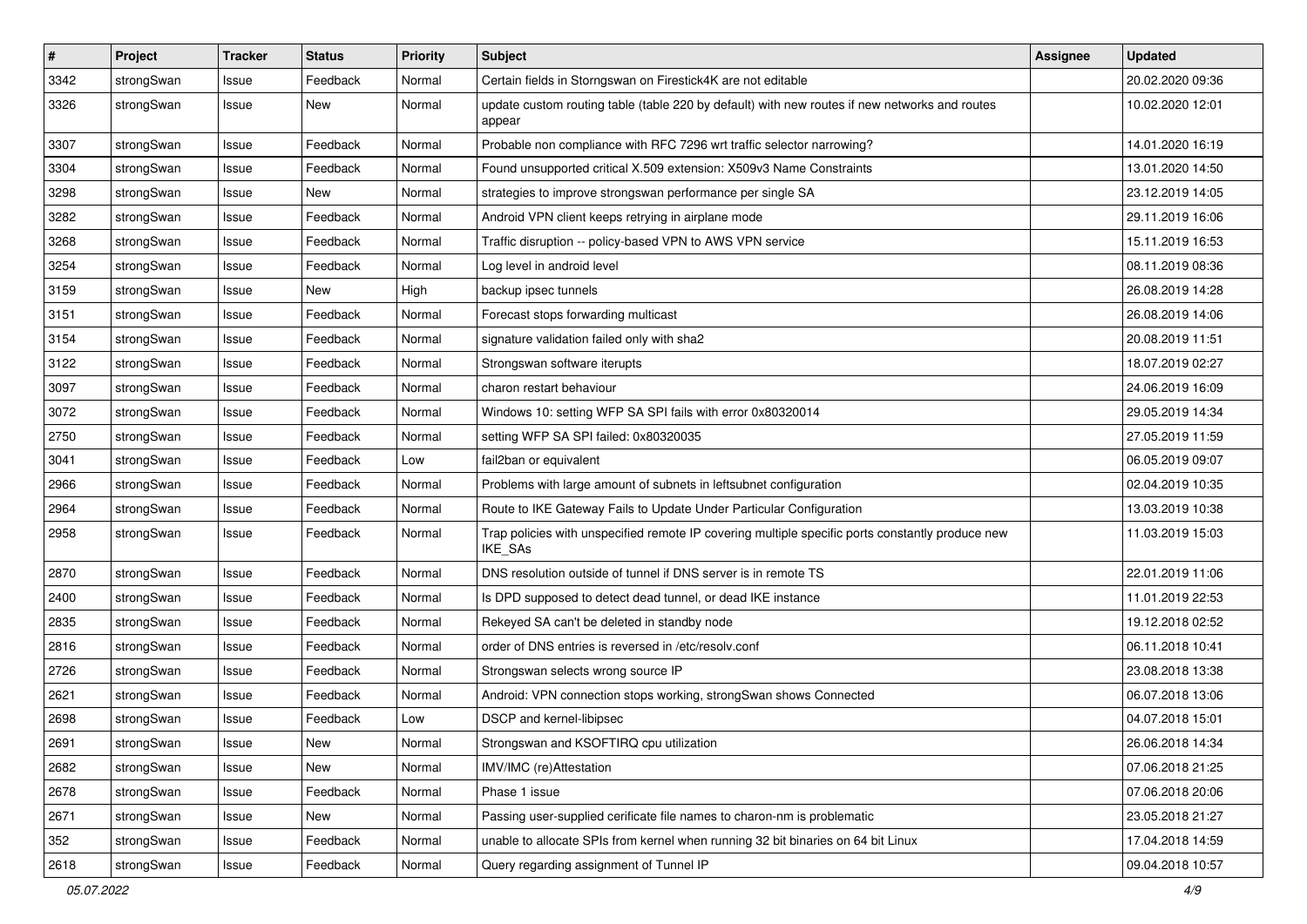| #    | Project    | <b>Tracker</b> | <b>Status</b> | <b>Priority</b> | <b>Subject</b>                                                                                                                                          | Assignee      | <b>Updated</b>   |
|------|------------|----------------|---------------|-----------------|---------------------------------------------------------------------------------------------------------------------------------------------------------|---------------|------------------|
| 2580 | strongSwan | Issue          | Feedback      | Normal          | [CFG] handling xx attribute failed in Android or Ubuntu, but works in macOS                                                                             |               | 09.03.2018 17:49 |
| 2560 | strongSwan | Issue          | Feedback      | Normal          | Duplicate CA cert requests sent                                                                                                                         |               | 28.02.2018 10:54 |
| 2494 | strongSwan | Issue          | Feedback      | Normal          | Problems With 64bit Slot IDs With Pkcs11 Plugin                                                                                                         | Jordan Hrycaj | 12.12.2017 16:03 |
| 2493 | strongSwan | Issue          | Feedback      | Normal          | Pkcs11 Plugin Returns w/Bogus Return Code                                                                                                               | Jordan Hrycaj | 12.12.2017 15:58 |
| 2446 | strongSwan | Issue          | Feedback      | Normal          | Traffic loss during IKE reauth despite make-before-break enabled                                                                                        |               | 27.11.2017 17:12 |
| 2464 | strongSwan | Issue          | <b>New</b>    | Normal          | How to Loadbalance strongswan IPsec via NGINX?                                                                                                          |               | 12.11.2017 19:16 |
| 2459 | strongSwan | Issue          | New           | High            | updown script deleted firewall rules at down-client in make-before-break responder side                                                                 |               | 05.11.2017 19:13 |
| 2077 | strongSwan | Issue          | Feedback      | Normal          | Grace period before reassigning offline IP lease                                                                                                        |               | 06.10.2017 10:44 |
| 2432 | strongSwan | Issue          | <b>New</b>    | Normal          | PLUTO_ME can be different for up-client and down-client                                                                                                 |               | 21.09.2017 11:57 |
| 2411 | strongSwan | Issue          | Feedback      | Normal          | VPN server name resolution is done via overlay DNS server upon IKE disconnect                                                                           |               | 22.08.2017 10:42 |
| 2394 | strongSwan | Issue          | Feedback      | Normal          | IP is not assigned after re-authentication                                                                                                              |               | 04.08.2017 19:03 |
| 2319 | strongSwan | Issue          | Feedback      | Normal          | gives up trying to bring up connection after DNS SERVFAIL                                                                                               |               | 08.05.2017 15:41 |
| 2260 | strongSwan | Issue          | <b>New</b>    | Normal          | Number of CHILD_SA for a single connection grows over time                                                                                              |               | 28.02.2017 13:46 |
| 2203 | strongSwan | Issue          | Feedback      | Normal          | Protecting symetric traffic using high availability in gateway to gateway setup (both active)                                                           |               | 15.02.2017 14:20 |
| 2184 | strongSwan | Issue          | Feedback      | Normal          | configuration with multiple RSA keys                                                                                                                    |               | 14.12.2016 13:09 |
| 2178 | strongSwan | Issue          | New           | Normal          | ha and updown                                                                                                                                           |               | 01.12.2016 13:53 |
| 2112 | strongSwan | Issue          | New           | Normal          | Broadcast packets are not relayed from Lan to Vpn clilent                                                                                               |               | 14.09.2016 14:18 |
| 2110 | strongSwan | Issue          | Feedback      | Normal          | Remote Identity (IDr) in IKE AUTH Response is sent as hex-encoded binary value instead of text<br>when setting leftid to type KEY_ID (leftid=@#xxxxxxx) |               | 13.09.2016 21:42 |
| 1456 | strongSwan | Issue          | Feedback      | Normal          | Missing Tunnel-Client-Endpoint & Tunnel-Server-Endpoint AVP in RADIUS Accounting Start/Stop<br>messages                                                 |               | 11.05.2016 11:54 |
| 1422 | strongSwan | Issue          | Feedback      | Normal          | IKEv1: IKE_SA reauth vs. CHILD_SA rekey race prevents IKE_SA reauthentication in time                                                                   |               | 20.04.2016 15:06 |
| 1383 | strongSwan | Issue          | Feedback      | Normal          | How to limit the amount of the installed Child SAs                                                                                                      |               | 08.04.2016 11:20 |
| 1338 | strongSwan | Issue          | Feedback      | Normal          | problem with changing esp algorithm in strongswan                                                                                                       |               | 10.03.2016 18:23 |
| 1334 | strongSwan | Issue          | Feedback      | Normal          | Version 5.3.5, duplicated tunnel aftr IKE_SA rekeyed                                                                                                    |               | 10.03.2016 11:06 |
| 1289 | strongSwan | Issue          | New           | Normal          | HA plugin should sync last sent packet                                                                                                                  |               | 01.02.2016 13:59 |
| 1276 | strongSwan | Issue          | Feedback      | Normal          | Threading: ext-auth hook blocks any other connection attempt                                                                                            |               | 27.01.2016 12:28 |
| 1271 | strongSwan | Issue          | New           | Normal          | X.509 UTF-8 support                                                                                                                                     |               | 17.01.2016 14:39 |
| 1165 | strongSwan | Issue          | New           | Normal          | StrongSwan Virtual Ip problem                                                                                                                           | Martin Willi  | 19.10.2015 23:59 |
| 1157 | strongSwan | Issue          | Feedback      | Normal          | Message ID overflow RFC 5996 2.2                                                                                                                        |               | 12.10.2015 13:52 |
| 973  | strongSwan | Issue          | <b>New</b>    | Normal          | IKEv2 dpd + auto=route + tunnel downtime cause additional CHILD_SAs                                                                                     |               | 29.05.2015 17:40 |
| 357  | strongSwan | Issue          | New           | Normal          | Lifetime in case of IKEv1                                                                                                                               |               | 18.05.2015 10:40 |
| 926  | strongSwan | Issue          | New           | Normal          | HA: resync errors when a node is joining a cluster                                                                                                      |               | 10.04.2015 15:05 |
| 923  | strongSwan | Issue          | New           | Normal          | MOBIKE not working on HA cluster                                                                                                                        |               | 09.04.2015 09:46 |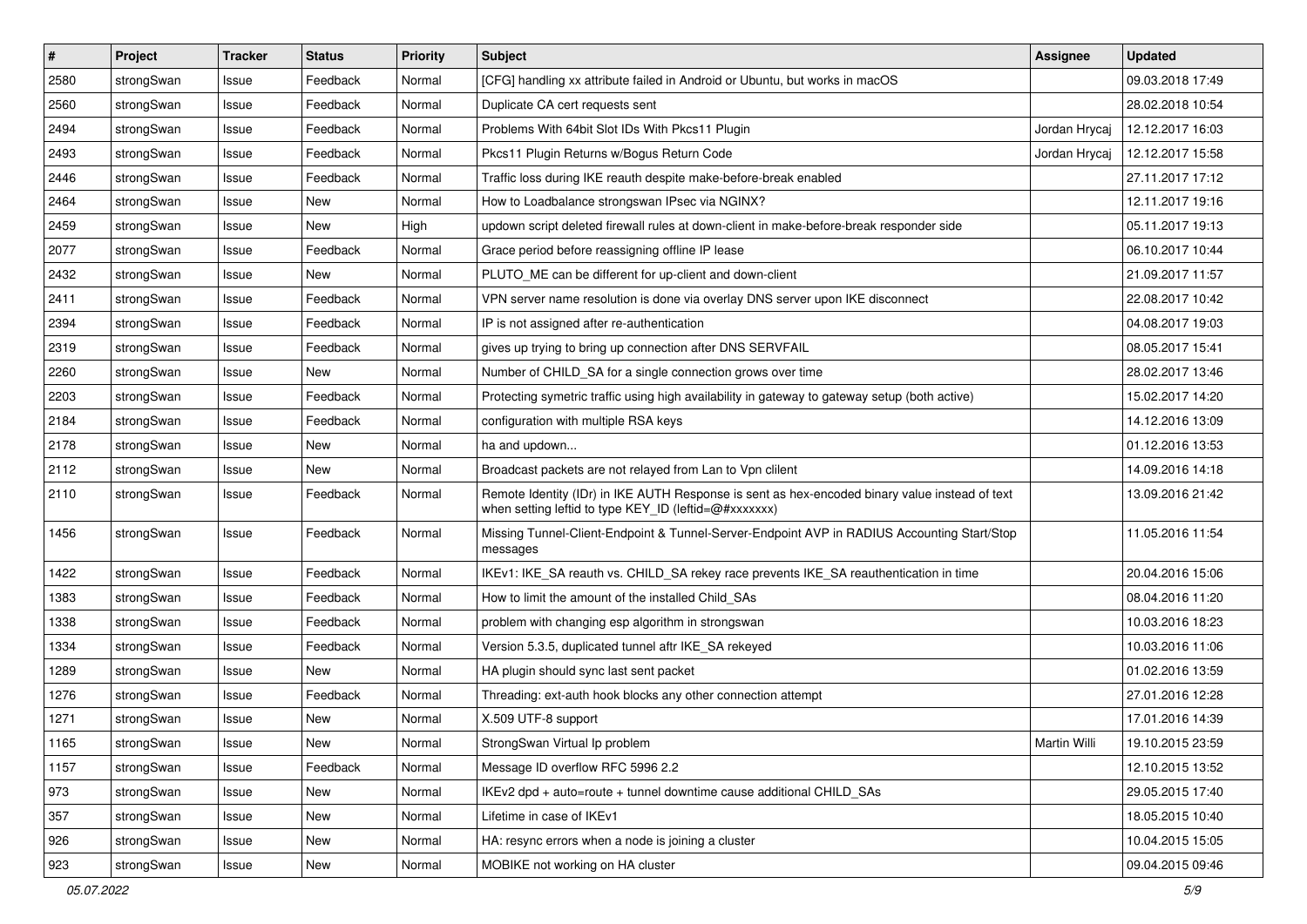| $\sharp$ | Project    | <b>Tracker</b> | <b>Status</b> | <b>Priority</b> | <b>Subject</b>                                                                                                          | <b>Assignee</b>          | <b>Updated</b>   |
|----------|------------|----------------|---------------|-----------------|-------------------------------------------------------------------------------------------------------------------------|--------------------------|------------------|
| 777      | strongSwan | Issue          | New           | Normal          | column length in attributes table of strongswan database is too short                                                   |                          | 25.11.2014 20:46 |
| 730      | strongSwan | Issue          | New           | Normal          | NAT-NAT fallback                                                                                                        |                          | 09.10.2014 12:40 |
| 482      | strongSwan | Issue          | Feedback      | Normal          | NAT-NAT connection                                                                                                      | Tobias<br><b>Brunner</b> | 09.10.2014 12:37 |
| 725      | strongSwan | Issue          | New           | High            | Mediation connection get stuck if peer is not online                                                                    |                          | 03.10.2014 12:02 |
| 702      | strongSwan | Issue          | New           | Normal          | ipsec route mode, Strongswan as responder may result collsion in INIT exchange. and ike                                 |                          | 12.09.2014 16:34 |
| 697      | strongSwan | Issue          | New           | Normal          | HA: nodes fail to sync data because of UDP packet drops                                                                 |                          | 09.09.2014 14:29 |
| 541      | strongSwan | Issue          | <b>New</b>    | Normal          | List of servers in client config (Failover)                                                                             |                          | 13.08.2014 15:10 |
| 522      | strongSwan | Issue          | New           | Normal          | Mac OS X native application won't update network interface for DNS lookups                                              |                          | 08.07.2014 10:23 |
| 628      | strongSwan | Issue          | New           | Normal          | Windows Phone 8.1 - Certificate Pattern Matching                                                                        |                          | 30.06.2014 14:06 |
| 619      | strongSwan | Issue          | New           | Normal          | pki --issue should have an --out option                                                                                 |                          | 15.06.2014 00:26 |
| 552      | strongSwan | Issue          | Feedback      | Normal          | move pki tool to ipsecdir                                                                                               | Tobias<br><b>Brunner</b> | 14.04.2014 13:52 |
| 542      | strongSwan | Issue          | Feedback      | Normal          | Nesting tunnels                                                                                                         | Andreas<br>Steffen       | 07.03.2014 09:22 |
| 462      | strongSwan | Issue          | Feedback      | Normal          | strongswan android app can not use on android 4.4 OS                                                                    | Tobias<br><b>Brunner</b> | 06.01.2014 13:07 |
| 404      | strongSwan | Issue          | Feedback      | Normal          | TNC: Update HowTos and implement some compilation flag checking                                                         | Andreas<br>Steffen       | 10.09.2013 13:58 |
| 359      | strongSwan | Issue          | Feedback      | Normal          | <b>Mediation Server Connection</b>                                                                                      | Tobias<br><b>Brunner</b> | 16.07.2013 16:25 |
| 1265     | strongSwan | Feature        | New           | Normal          | An option to disable NAT-T                                                                                              |                          | 23.06.2021 19:41 |
| 3104     | strongSwan | Feature        | Feedback      | Normal          | EAP-RADIUS: binding address feature for routers with multiple interfaces connected to LAN.                              |                          | 17.06.2021 02:26 |
| 3689     | strongSwan | Feature        | Feedback      | Normal          | Auto-connect on Wi-Fi network.                                                                                          |                          | 03.02.2021 16:32 |
| 3651     | strongSwan | Feature        | New           | Normal          | Support for FC-SP-2                                                                                                     |                          | 07.01.2021 20:04 |
| 3653     | strongSwan | Feature        | Feedback      | Normal          | Is there any possibility to pass any non-standard parameters for tunnels (ike or child sa) for use by<br>custom plugin? |                          | 08.12.2020 11:03 |
| 2189     | strongSwan | Feature        | Assigned      | Normal          | Support RFC 8229: TCP Encapsulation of IKE and IPsec Packets                                                            | Tobias<br><b>Brunner</b> | 05.06.2020 19:48 |
| 3457     | strongSwan | Feature        | New           | Low             | user-friendly pkcs11 certificate selection                                                                              |                          | 22.05.2020 12:52 |
| 3456     | strongSwan | Feature        | New           | LOW             | move to github/gitlab                                                                                                   |                          | 22.05.2020 12:27 |
| 3441     | strongSwan | Feature        | New           | Normal          | [Android] Lock modification of VPN configurations on work devices                                                       |                          | 11.05.2020 10:00 |
| 3422     | strongSwan | Feature        | Feedback      | Normal          | Allow multiple local id to be specified in a single connection?                                                         |                          | 23.04.2020 13:19 |
| 3398     | strongSwan | Feature        | New           | Normal          | Android client - allow configuring eap_id with EAP-TLS                                                                  |                          | 06.04.2020 23:19 |
| 1057     | strongSwan | Feature        | New           | Normal          | conn switching based on eap identity                                                                                    |                          | 24.03.2020 10:14 |
| 3276     | strongSwan | Feature        | Feedback      | Low             | N1_MODE_CAPABILITY                                                                                                      |                          | 21.11.2019 16:49 |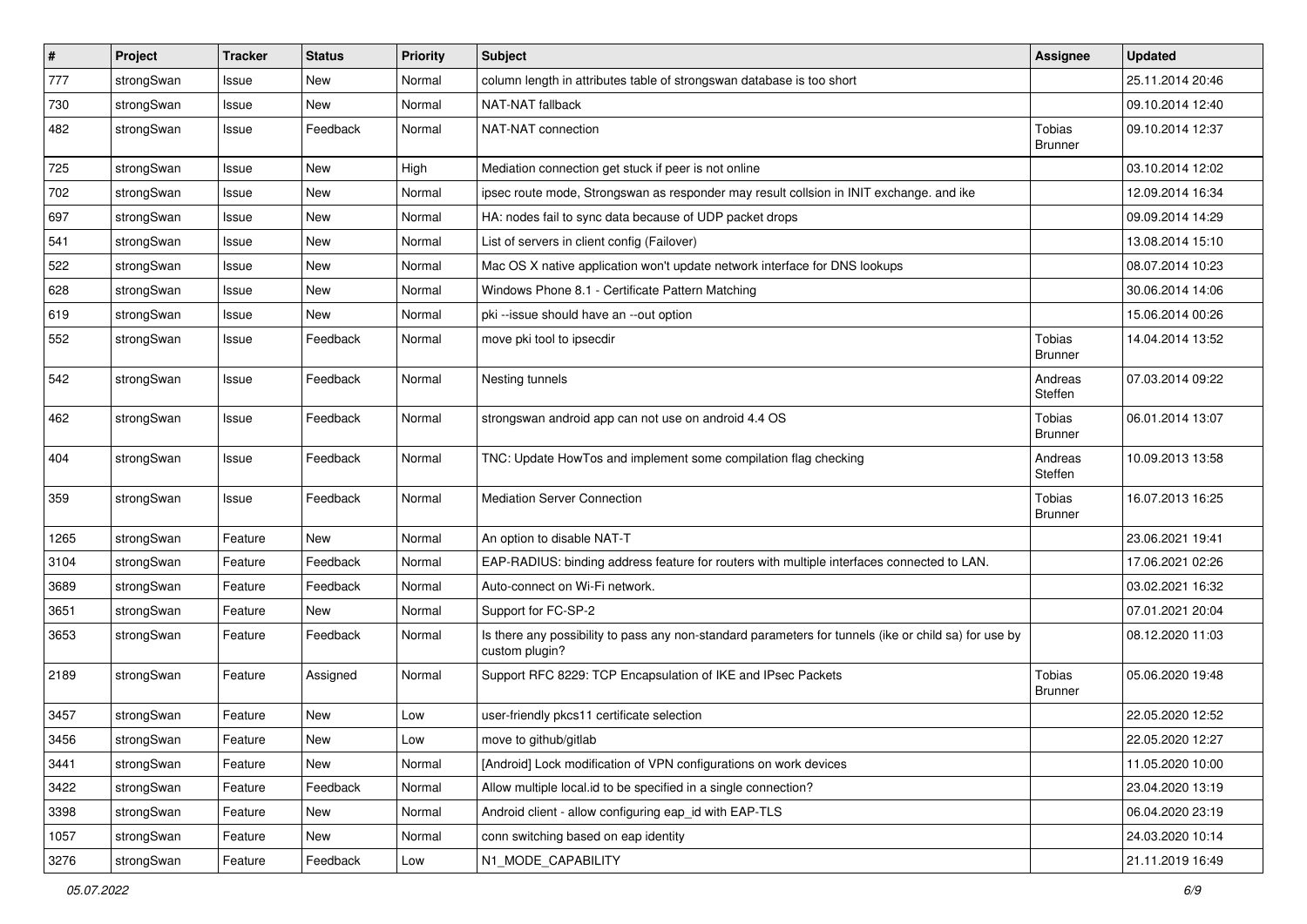| $\vert$ # | Project    | <b>Tracker</b> | <b>Status</b> | <b>Priority</b> | Subject                                                                                          | <b>Assignee</b>                 | <b>Updated</b>   |
|-----------|------------|----------------|---------------|-----------------|--------------------------------------------------------------------------------------------------|---------------------------------|------------------|
| 3244      | strongSwan | Feature        | New           | Low             | eap-peap on android                                                                              |                                 | 04.11.2019 10:17 |
| 104       | strongSwan | Feature        | Feedback      | Normal          | Postgresql Db Support                                                                            |                                 | 04.09.2019 10:05 |
| 3162      | strongSwan | Feature        | Feedback      | Normal          | Strongswan Android support for default DNS suffixes (UNITY_DEF_DOMAIN flag)                      |                                 | 29.08.2019 10:29 |
| 3135      | strongSwan | Feature        | Feedback      | Normal          | Android client - settings for connection re-try                                                  |                                 | 12.08.2019 16:32 |
| 3075      | strongSwan | Feature        | New           | Normal          | <b>IPsec Labelling</b>                                                                           |                                 | 29.05.2019 17:09 |
| 2972      | strongSwan | Feature        | Feedback      | Normal          | how to add X509v3 Key Usage: Key Encipherment                                                    |                                 | 13.03.2019 13:59 |
| 2854      | strongSwan | Feature        | New           | Low             | Srongswan doesn't sending RADIUS Accounting-On/Off on start up / shutdown                        |                                 | 10.12.2018 10:19 |
| 2823      | strongSwan | Feature        | Feedback      | Low             | Implementing VPN peer failover                                                                   |                                 | 16.11.2018 10:25 |
| 2814      | strongSwan | Feature        | Feedback      | Normal          | Force Keepalive Packets if There is no NAT                                                       |                                 | 29.10.2018 15:47 |
| 2793      | strongSwan | Feature        | Feedback      | Normal          | Remote identity with certificate                                                                 |                                 | 15.10.2018 10:20 |
| 2729      | strongSwan | Feature        | Feedback      | Normal          | Does Swanctl provide the same option as Ipsec with the rightID using a %?                        |                                 | 20.09.2018 17:37 |
| 2727      | strongSwan | Feature        | New           | Low             | single pair of selectors per CHILD_SA                                                            |                                 | 23.08.2018 12:08 |
| 2707      | strongSwan | Feature        | New           | Normal          | More attributes taken/translated from radius attributes                                          |                                 | 14.07.2018 15:21 |
| 2392      | strongSwan | Feature        | Feedback      | Low             | enable eap-ttls in Android client                                                                | <b>Tobias</b><br><b>Brunner</b> | 04.07.2018 19:48 |
| 2668      | strongSwan | Feature        | Feedback      | Normal          | UE shall include the DEVICE_IDENTITY Notify payload                                              |                                 | 22.05.2018 13:48 |
| 2495      | strongSwan | Feature        | Feedback      | Normal          | LibreSSL Plugin                                                                                  |                                 | 13.12.2017 09:29 |
| 960       | strongSwan | Feature        | Feedback      | Normal          | Raise ALERT_PROPOSAL_MISMATCH_IKE in IKE V1                                                      | Martin Willi                    | 30.08.2017 09:05 |
| 2409      | strongSwan | Feature        | Feedback      | Low             | Android client status details                                                                    |                                 | 18.08.2017 13:23 |
| 2361      | strongSwan | Feature        | New           | Normal          | Import .sswan files from NetworkManager                                                          |                                 | 12.06.2017 15:25 |
| 2095      | strongSwan | Feature        | Feedback      | Normal          | Support liveness check in Strongswan                                                             |                                 | 31.05.2017 00:56 |
| 1559      | strongSwan | Feature        | Feedback      | Normal          | Expose received XAUTH/EAP username/password prompts via VICI, send secrets via VICI on<br>prompt |                                 | 09.05.2017 16:28 |
| 2307      | strongSwan | Feature        | Feedback      | Normal          | Permit installation of trap policy for CHILD_SA configurations with unset local_addrs            |                                 | 26.04.2017 15:04 |
| 2202      | strongSwan | Feature        | Feedback      | Normal          | Radius NAS IP to be specified                                                                    |                                 | 18.01.2017 17:58 |
| 2185      | strongSwan | Feature        | Feedback      | Normal          | INTERNAL_IP4_SUBNET Attribute Support in Android Client                                          |                                 | 10.12.2016 01:14 |
| 2165      | strongSwan | Feature        | Feedback      | Normal          | missing LIBRESSL_VERSION_NUMBER support                                                          |                                 | 03.11.2016 09:23 |
| 1082      | strongSwan | Feature        | Feedback      | Normal          | Framed-Route to set leftsubnet                                                                   |                                 | 07.10.2016 10:02 |
| 1506      | strongSwan | Feature        | Feedback      | Normal          | Enhance DoS protection to deny users that failed Authentication                                  |                                 | 17.06.2016 14:31 |
| 1482      | strongSwan | Feature        | Feedback      | Normal          | Allow changing init_limit_half_open etc. at runtime by reloading strongswan.conf                 |                                 | 26.05.2016 14:49 |
| 1253      | strongSwan | Feature        | Feedback      | Normal          | Strongswan doesn't support CA bundles                                                            |                                 | 19.01.2016 11:23 |
| 930       | strongSwan | Feature        | New           | Normal          | Option to have non-sequential v6 roadwarrior addresses                                           |                                 | 12.01.2016 16:36 |
| 1251      | strongSwan | Feature        | New           | Normal          | FreeBSD HA                                                                                       |                                 | 11.01.2016 22:01 |
| 1008      | strongSwan | Feature        | Feedback      | Normal          | FARP for IPv6                                                                                    |                                 | 14.12.2015 20:59 |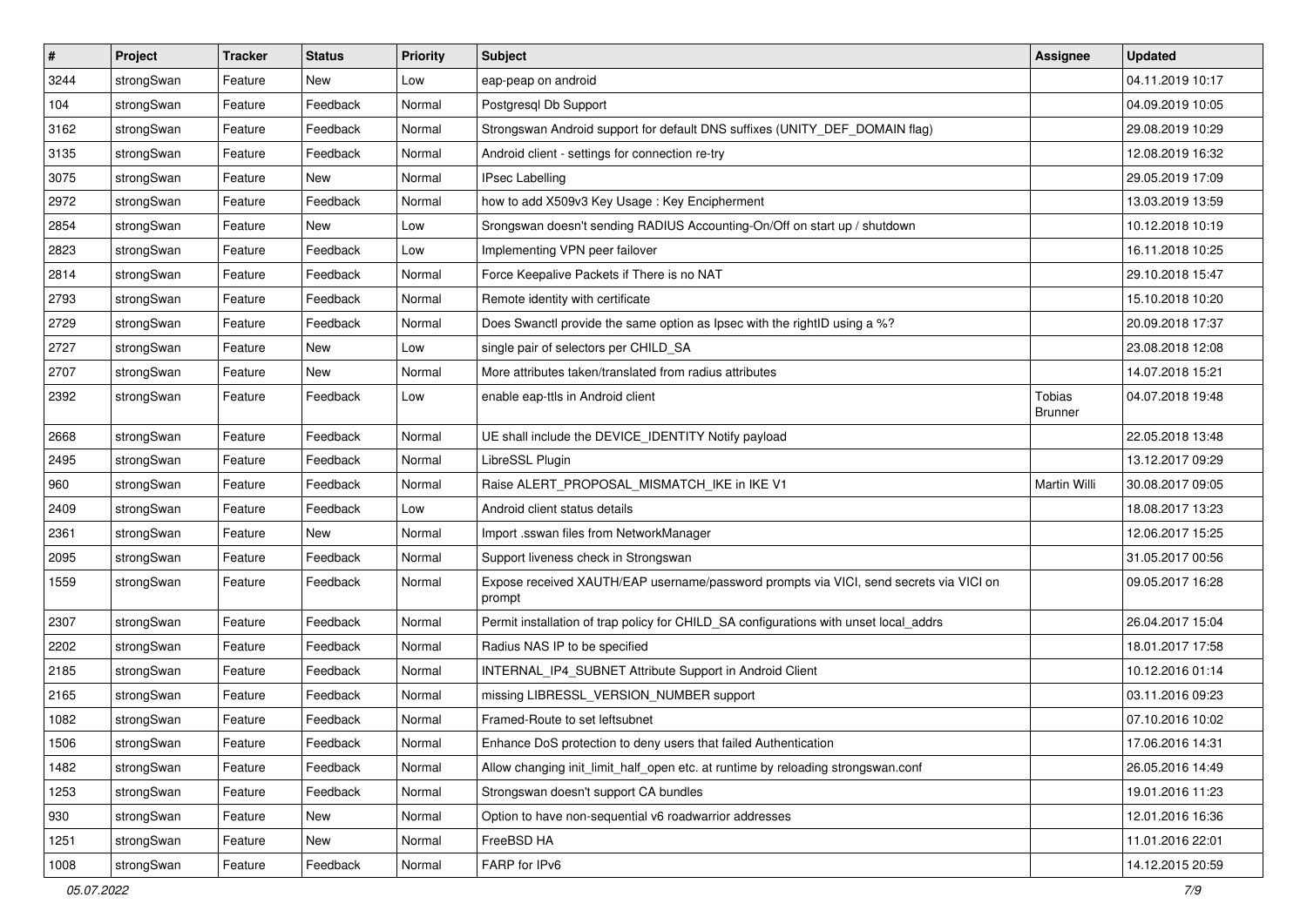| $\vert$ # | Project    | <b>Tracker</b> | <b>Status</b> | <b>Priority</b> | Subject                                                                                                  | <b>Assignee</b>                 | <b>Updated</b>   |
|-----------|------------|----------------|---------------|-----------------|----------------------------------------------------------------------------------------------------------|---------------------------------|------------------|
| 162       | strongSwan | Feature        | Feedback      | Normal          | Submit ClusterIP patches mainline                                                                        |                                 | 14.12.2015 20:43 |
| 1207      | strongSwan | Feature        | New           | Normal          | Add more than 2 hosts support to HA plugin and make it configurable                                      |                                 | 08.12.2015 05:05 |
| 1000      | strongSwan | Feature        | Feedback      | Normal          | Raise ALERT TS MISMATCH in IKE V1                                                                        |                                 | 09.09.2015 12:47 |
| 1081      | strongSwan | Feature        | New           | Normal          | Active/standby VPN Gateway Failover                                                                      |                                 | 21.08.2015 22:01 |
| 1079      | strongSwan | Feature        | Feedback      | Normal          | Future Plans for firwall configuration equivalent under FreeBSD                                          |                                 | 21.08.2015 15:58 |
| 927       | strongSwan | Feature        | New           | Normal          | Charon: Implement route events and add an consumer in updown plugin                                      |                                 | 11.04.2015 12:02 |
| 38        | strongSwan | Feature        | New           | Low             | OCSP in IKE payload, RFC4806                                                                             |                                 | 19.12.2014 14:20 |
| 87        | strongSwan | Feature        | New           | Normal          | IPsec Multicast Support                                                                                  |                                 | 19.12.2014 14:20 |
| 766       | strongSwan | Feature        | New           | Normal          | Make retransmit settings tunable by connection                                                           |                                 | 14.11.2014 10:02 |
| 746       | strongSwan | Feature        | New           | Normal          | Different radius server(s) for accounting                                                                |                                 | 22.10.2014 12:23 |
| 693       | strongSwan | Feature        | Feedback      | Normal          | Time policy for roadwarrior                                                                              | Tobias<br><b>Brunner</b>        | 02.09.2014 11:06 |
| 645       | strongSwan | Feature        | <b>New</b>    | Normal          | Support HeapAlloc() and friends in leak-detective                                                        |                                 | 10.07.2014 15:12 |
| 644       | strongSwan | Feature        | New           | Normal          | Non-monolithic Windows build                                                                             |                                 | 10.07.2014 15:12 |
| 643       | strongSwan | Feature        | New           | Normal          | CNG/Bcrypt native Windows crypto plugin                                                                  |                                 | 10.07.2014 15:12 |
| 642       | strongSwan | Feature        | New           | Normal          | Windows Named Pipe stream and service                                                                    |                                 | 10.07.2014 15:11 |
| 641       | strongSwan | Feature        | New           | Normal          | kernel-iph virtual IP support and IKE routing lookups ignoring IPsec routes                              |                                 | 10.07.2014 15:11 |
| 640       | strongSwan | Feature        | New           | Normal          | Provide an init_once() abstraction layer                                                                 |                                 | 10.07.2014 15:10 |
| 268       | strongSwan | Feature        | Feedback      | Normal          | support for ssh keypairs in strongswan network-manager plugin                                            | <b>Tobias</b><br><b>Brunner</b> | 19.02.2014 15:13 |
| 420       | strongSwan | Feature        | Feedback      | Normal          | Add more of the verbs that were supported by pluto to the updown plugin                                  | <b>Tobias</b><br><b>Brunner</b> | 11.10.2013 07:56 |
| 406       | strongSwan | Feature        | Feedback      | Low             | TNC: Speeding up the Attestation process                                                                 | Andreas<br>Steffen              | 10.09.2013 14:00 |
| 368       | strongSwan | Feature        | New           | Low             | Add support for UNITY_DEF_DOMAIN mode config and pass domain to resolvconf                               |                                 | 27.07.2013 01:25 |
| 243       | strongSwan | Feature        | Feedback      | Normal          | Configure routing table in peer                                                                          | <b>Tobias</b><br><b>Brunner</b> | 23.05.2013 20:03 |
| 309       | strongSwan | Feature        | Feedback      | Normal          | Problem with Network Aliases for charon.interfaces_ignore and charon.interfaces_use                      | Tobias<br><b>Brunner</b>        | 21.03.2013 19:32 |
| 312       | strongSwan | Feature        | New           | Normal          | Feature Request: Option to limit or disable sending of ADDITIONAL_*_ADDRESS list for MOBIKE<br>Responder |                                 | 13.03.2013 19:19 |
| 215       | strongSwan | Feature        | New           | Normal          | strongswan NetworkManager plugin: make the "normal" ipsec configuration usable                           |                                 | 12.08.2012 04:47 |
| 173       | strongSwan | Feature        | Assigned      | Normal          | Support for IP address ranges in traffic selectors                                                       | Tobias<br><b>Brunner</b>        | 14.06.2012 11:31 |
| 129       | strongSwan | Feature        | Assigned      | Normal          | Relations between ike/child/peer_cfg                                                                     | Martin Willi                    | 06.02.2012 10:50 |
| 3285      | strongSwan | Bug            | Feedback      | Normal          | Virtual IPs on FreeBSD cannot set IPv6 addresses                                                         |                                 | 02.11.2021 11:04 |